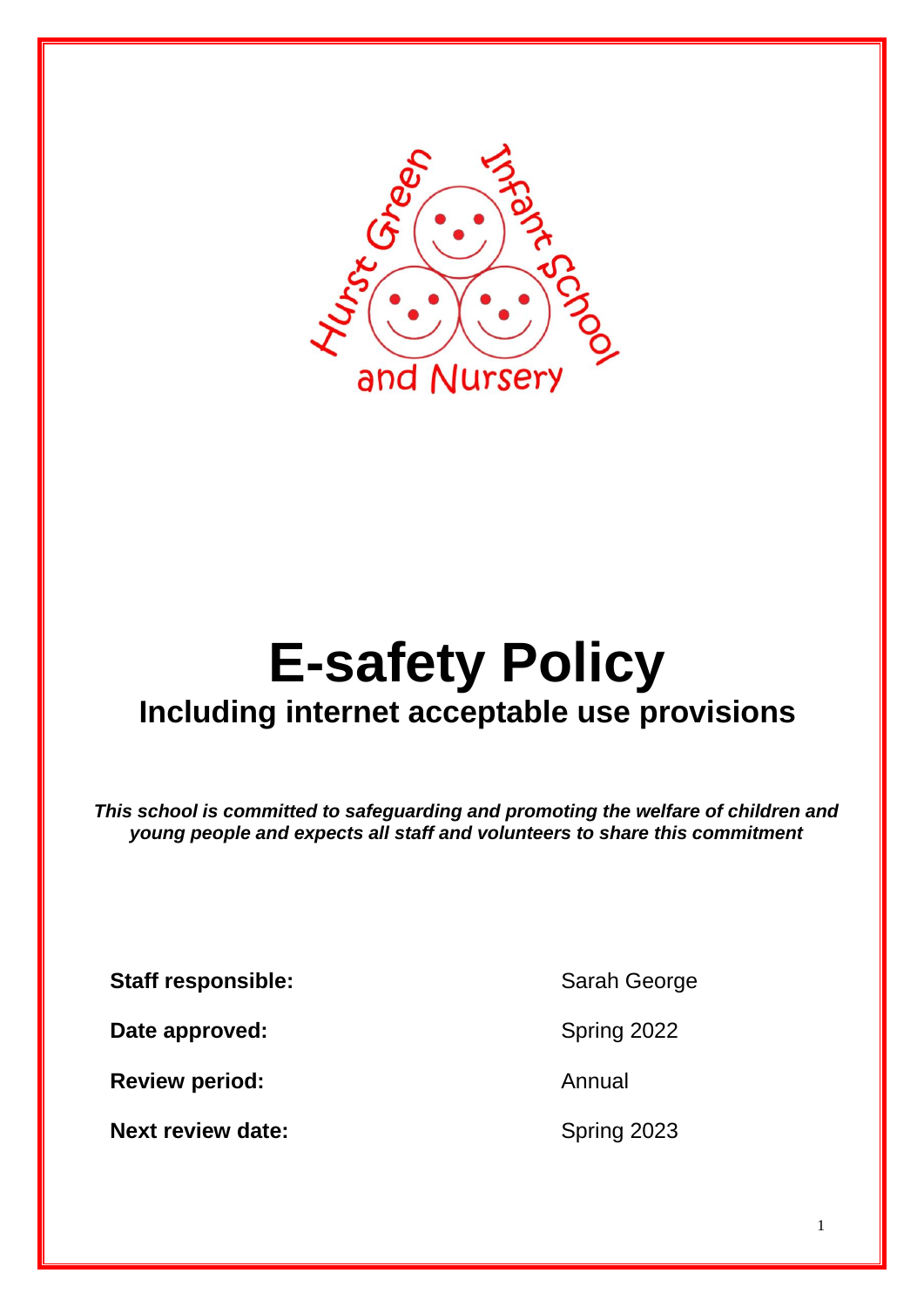**This policy has been written by Hurst Green Infant School and Nursery, building on best practice and government guidance. It is in line with Surrey County Council policy for E-safety. E-safety falls within the 'Staying safe' strand of 'Every Child Matters' agenda which we at Hurst Green Infant School and Nursery firmly believe in, so that all children will be safeguarded. E-safety is part of the school's safeguarding responsibility. This policy relates to other policies and guidance documents including those for Behaviour management, Child Protection and Safeguarding, Anti-bullying, Data handling and the use of images.**

## **References to 'internet' in this document also includes social media platforms, egaming, messaging services and phone/tablet apps**

This policy covers the use of all technology which can access the school network and the internet or which facilitates electronic communication from school to beyond the bounds of the school site. This includes but is not limited to workstations, laptops, chrome books, mobile phones, tablets and hand-held games consoles used on the school site.

The e-safety policy recognises that there are differences between the use of technology as a private individual and as a member of staff or pupil.

## **Principles of internet use**

Children need every possible opportunity to explore and use new technologies. This will prepare them for the future and their continued learning. Use of the internet is an essential part of education and social interaction. The school has a duty to provide pupils with quality internet access as part of their learning experience.

The purpose of internet use in school is to raise educational standards, to promote pupil achievement, to support the professional work of staff and to enhance the school's management information and business administration systems. Internet access is an entitlement for pupils and internet use is a part of the statutory curriculum and a necessary tool for staff and pupils.

## **Benefits of using the internet in education**

Benefits of using the internet in education include:

## Benefits for pupils

- To enrich and extend learning activities, making learning engaging and fun.
- To enable pupils to work remotely from home if required due to illness, self-isolating or a local or national lockdown due to exceptional circumstances, for example, Covid-19.
- Access to world-wide educational resources across the curriculum.
- Inclusion in government initiatives, for example Eco Schools and the Olympic website.
- Educational and cultural exchanges between pupils.
- Broaden and embed the development of IT skills used in everyday life.

#### Benefits for School staff

- To enhance teaching and engage all learners.
- For professional development through access to national developments, educational materials and good curriculum practice.
- To facilitate communication with support services, professional associations and colleagues.
- To improve access to technical support including remote management of networks.
- Exchange of curriculum and administration data with the Local Authority (LA) and Department For Education (DFE).

#### **Internet access**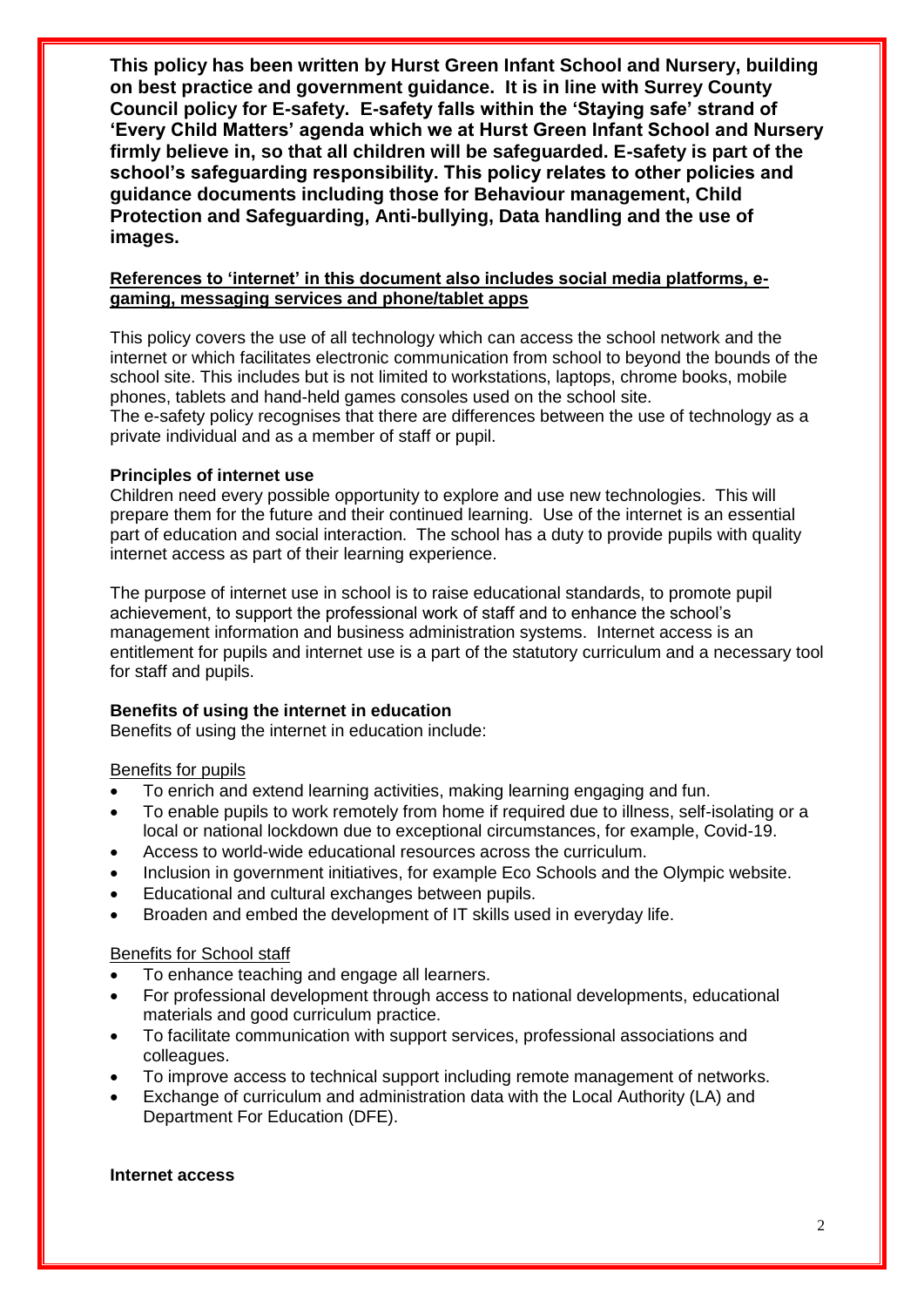- Safe use of the internet (E safety) is part of both the ICT and PSHE/RSE curriculum at Hurst Green Infant School and Nursery.
- Simple rules are agreed with the children (such as 'Think then Click') and displayed in classrooms.
- Pupils will only access the internet when staff are present.
- All class computers and children's chrome books have stringent school filters. Reports of misuse are immediately flagged to the Headetacher.
- Staff will take all reasonable precautions to ensure that users access only appropriate material but it is impossible to guarantee that unsuitable material will never appear on a school computer.
- Internet access will be planned. Suitable internet sites are researched as part of planning and to ensure they are relevant to the age of our children.
- Staff should guide pupils in on-line activities that will support the learning outcomes planned for their age and maturity.
- Pupils will be educated in the effective use of the internet for research.
- The school internet access is designed for pupil use and will include filtering appropriate to the age of pupils.
- Access to the internet will be by adult demonstration with occasional directly supervised access to specific, approved, on-line materials.
- Pupils will not be allowed access to chat rooms.
- Pupils will not be issued individual email accounts. Older pupils will be authorised to use a group/class email address under supervision.
- All parents will be asked to sign and return an Internet and E-Safety Agreement form upon their child[ren]'s entry to Hurst Green Infant School and Nursery. For EYFS children this is also on behalf of their child to agree to the school's e-safety rules. Pupils in KS1 will sign an ICT agreement to agree the school's e-safety rules termly and EYFS pupils will sign these from the spring term.

## **Evaluating Internet content**

- If staff or pupils discover unsuitable sites, the URL (address) and content must be reported to the Internet Service Provider via the School Business Manager or Headteacher.
- The School should ensure that the use of internet derived materials by staff and by pupils complies with copyright law.

# **Use of email or messaging apps/platforms**

- When email/messaging platforms are used as part of learning, the class teacher should always control its use.
- Email/messages sent to an external organisation should be written carefully and authorised before sending, in the same way as a letter written on school headed paper.
- Staff may use a school email address to communicate planning etc. but non-school use should be used in exceptional circumstances only.
- Pupils and staff may only use approved e-mail accounts on the school IT system.
- Staff to pupil email communication as per the curriculum must only take place via a school email address.
- Incoming e-mail should be treated with caution and great care should be exercised before opening attachments unless the author is known.

## **How School website content will be managed**

- The point of contact on the website should be the school address, school email and telephone number. Staff or pupils' home information will not be published
- Website photographs that include pupils will be selected carefully.
- Pupils' full names will not be used anywhere on the website, particularly in association with photographs.
- Written permission from parents or carers will be obtained before photographs of pupils are published on the school website.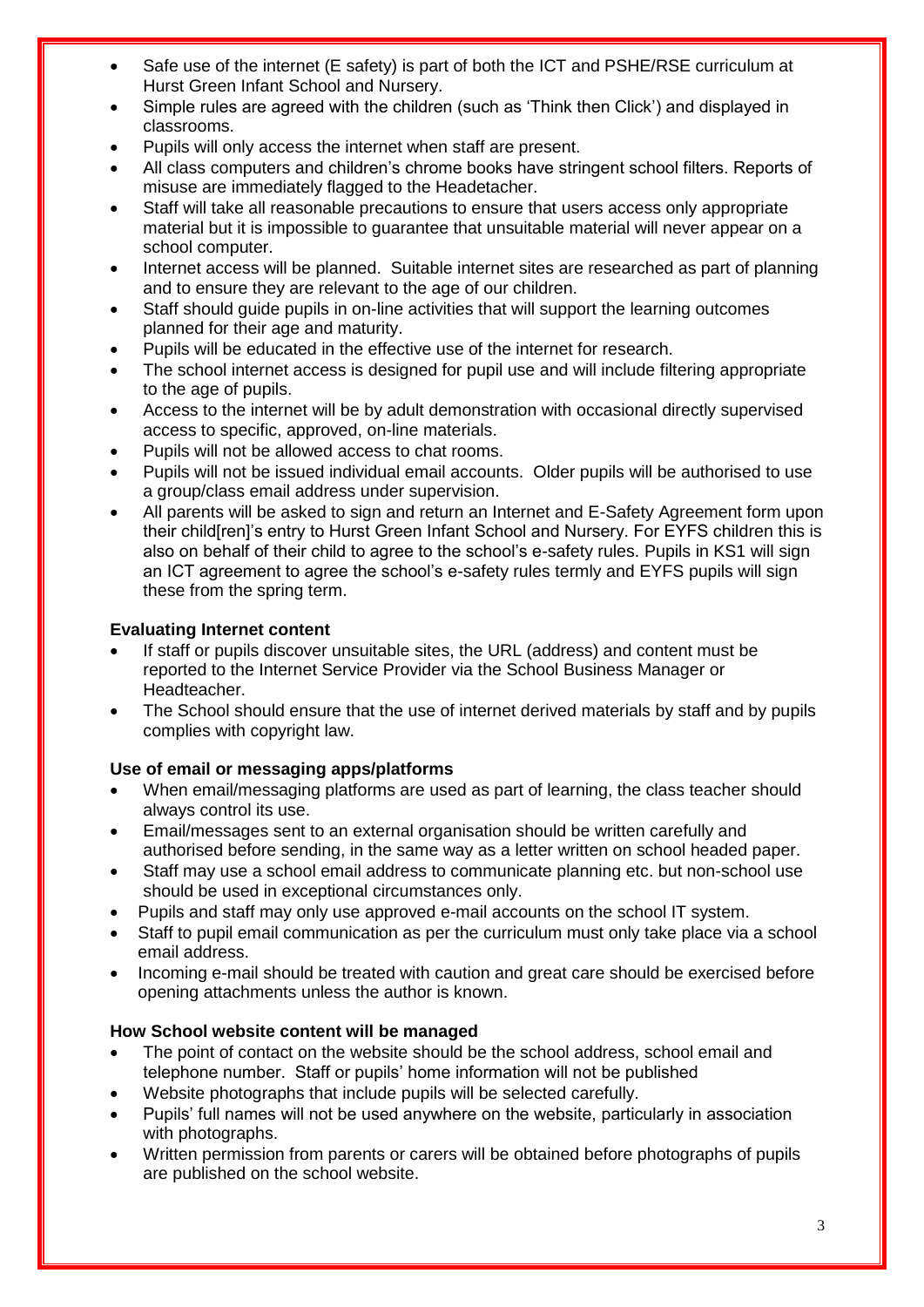- The Headteacher will take overall editorial responsibility and ensure that content is accurate and appropriate.
- The website should comply with the school's guidelines for publications.
- The copyright of all material must be held by the school, or be attributed to the owner where permission to reproduce has been obtained.

## **Filtering**

- The school will work in partnership with parents, the LA, and the Internet Service Provider to ensure systems to protect pupils are reviewed and improved.
- If staff or pupils discover unsuitable sites, the URL (address) and content must be reported to the Internet Service Provider via the Headteacher or School Business Manager.
- Any material that the school believes is illegal must be referred to the Internet Watch Foundation iwf.org.uk.

## **Staff use of the Internet**

- The school internet policy will only be effective if all staff subscribe to its values and methods. Abuse of the internet is a serious matter that could result in disciplinary procedures. Refer to the document Guidance for 'Safer Working Practice for Adults who work with Children and Young People in Education' (Revised guidance July 2019 + Addendum April 2020) available in the staffroom.
- All staff must accept the terms of the 'School Acceptable Use Policy' as per the Appendix below, before using any Internet resource or mobile technology in school. This also applies to governors and volunteers if they are working with children on computers or other mobile technology.
- All staff including teachers, supply staff, teaching assistants and support staff, will be provided with a copy of this E-safety Policy and its importance will be explained.
- Staff should be aware that internet traffic can be monitored and traced to the individual user. Discretion and professional conduct is essential.
- Staff should ensure that their online activity, both in school and out takes into account the feelings of others and is appropriate for their situation as a member of the school community.
- Staff development in safe and responsible internet use and on the school internet policy will be provided as required.
- All staff are expected to adhere to the school's Data Protection Policy at all times

# **Parents' support**

- On entry to the school parents will be informed about the school's E-Safety Policy and where to find it.
- Parents will be asked to sign an 'Internet and E-safety' Agreement as per the Appendix below.
- Internet issues will be handled sensitively to inform parents without causing undue alarm.
- A partnership approach with parents will be encouraged. An ICT/E-safety information session and open morning is held annually and this includes demonstrations of how e safety is taught, practical sessions and advice regarding safe internet/mobile technology use at home. Additional information is given as appropriate.

# **Use of personal devices**

- Personal equipment may only be used by staff to access the school IT systems if their use complies with the school's Data Protection Policy and this E-safety policy.
- Staff must not store images of pupils or pupil personal data on personal devices.
- The school cannot be held accountable for the loss or damage of any personal devices used in school or for school business.
- The Bluetooth functionality of a mobile phone should be switched off at all times and may not be used to send images or files to other mobile phones.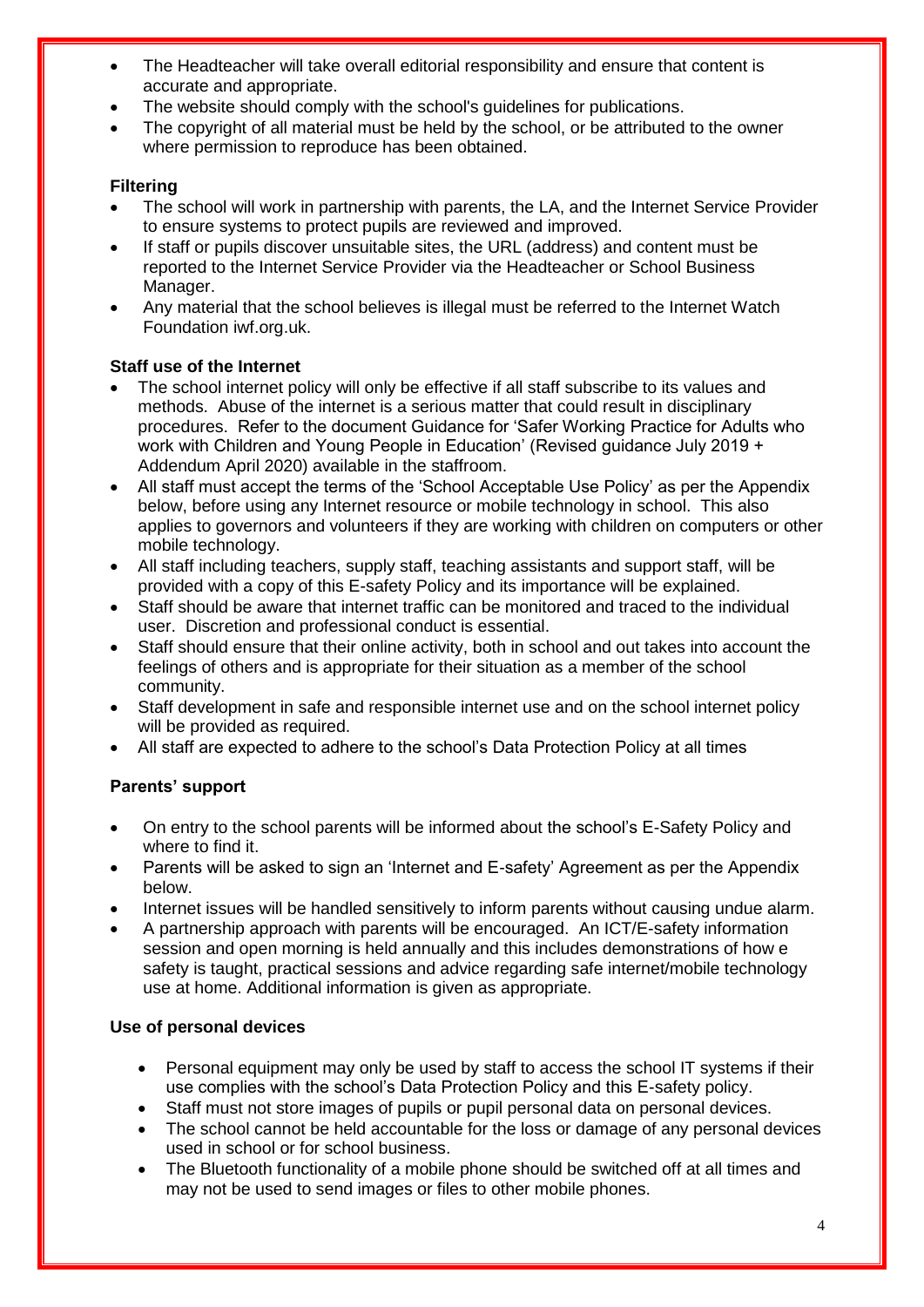## **How will complaints about Internet use/E-safety be handled?**

- Any complaint about staff misuse must be referred immediately to the Headteacher.
- Complaints of a child protection nature will be dealt with in accordance with the school child protection and safeguarding procedures.
- Please refer to the response procedures flowchart in Appendix 1 if you have an e-safety concern.

### **Monitoring**

- The application of this policy is monitored by the Headteacher.
- An E-safety audit will be carried out to assess its e-safety provision and identify any gaps by the above named persons.

## **Other policies relating to E-safety include:**

Anti-bullying policy Child Protection and Safeguarding policy + Addendum in response to COVID-19 Data Protection Policy PSHE – working document Remote learning policy RSE policy

For additional information: Safer Surrey - Surrey Safeguarding Children Partnership [https://www.surreyscp.org.uk](https://www.surreyscp.org.uk/)

**Please refer to the school website for a comprehensive list of e-safety website addresses and systems for reporting on-line abuse or e-safety matters.**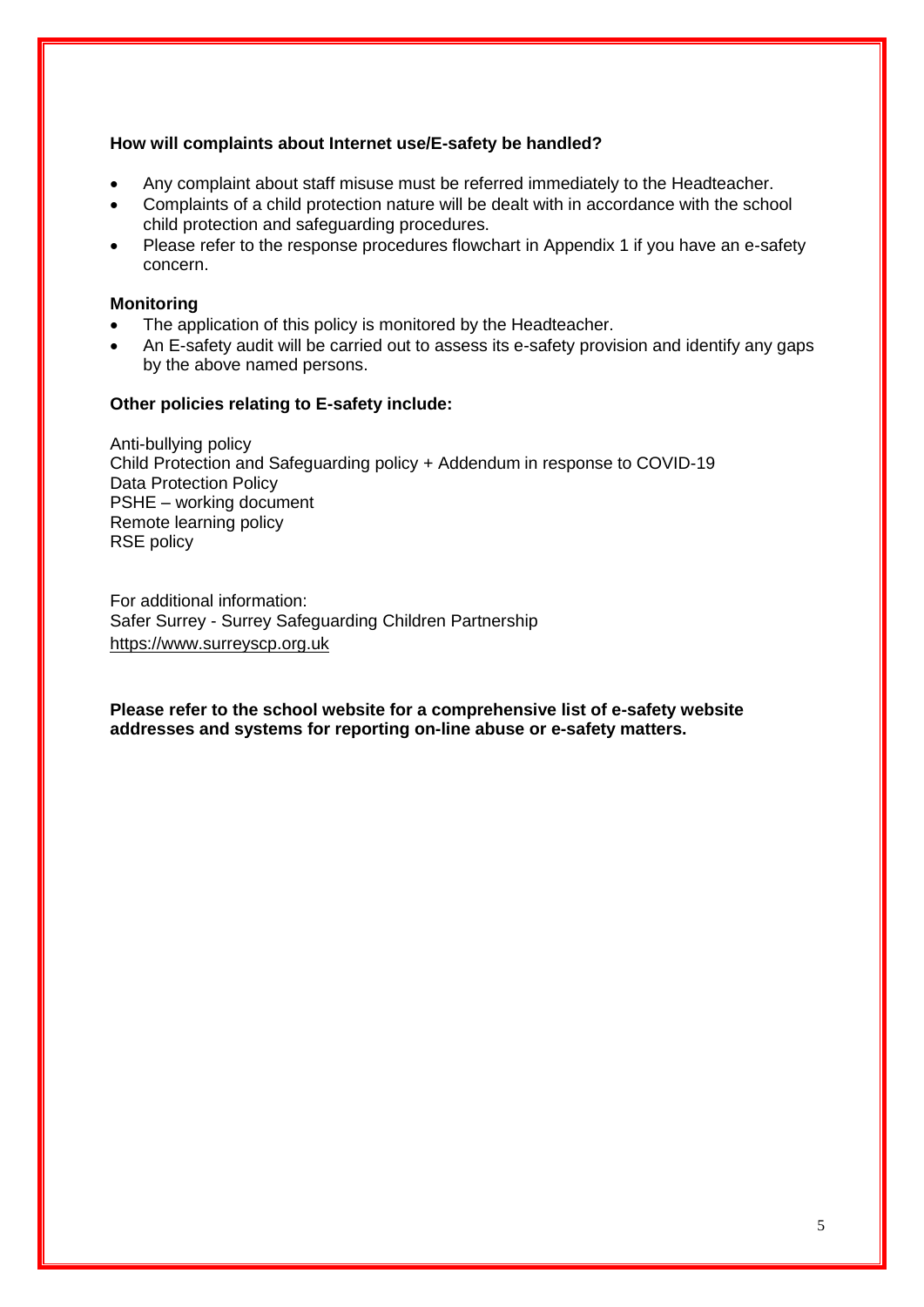

## **Internet and E-safety Parental Agreement**

All pupils use computer facilities, including internet access as an essential part of learning, as required by the National Curriculum. Both pupils and their parents/carers are asked to sign agreements to show that E-safety rules have been understood.

Pupil name:................................................................................................................................................

Parent / Carer name:.............................................................................................................................

- $\overline{\phantom{a}}$  As the parent or legal guardian of the above pupil, I have read and understood the attached Esafety rules (Think then Click) and give permission for my child to access the internet and other ICT facilities at school.
- $\overrightarrow{ }$  I know that my child will be taught the schools E-safety rules and that a copy of these rules is displayed in each classroom. I will ensure my child follows these rules and will support the safe and responsible use of ICT at Hurst Green Infant School and Nursery.
- I understand that the school will take all reasonable precautions to ensure that pupils are safe and will not be able to access inappropriate materials. Using an educationally filtered service and with adult supervision this will minimise the risk at school.
- I understand that ultimately the school cannot be held responsible for the nature and content of materials accessed through the internet.
- I understand that the school can check my child's computer files and websites they visit and that if they have any concerns about their e-safety they will contact me.
- I am aware that long periods of 'screen time' are not advised and that regular breaks should be encouraged.
- $\bullet$  I will support the school by promoting safe use of internet and digital technology at home and will inform the school if I have any concerns over my child's online safety.

Parent / Carer signature:.................................................................. Date:....................................

Further information on E-safety can be found on our school website [www.hurstgreenschool.org](http://www.hurstgreenschool.org/)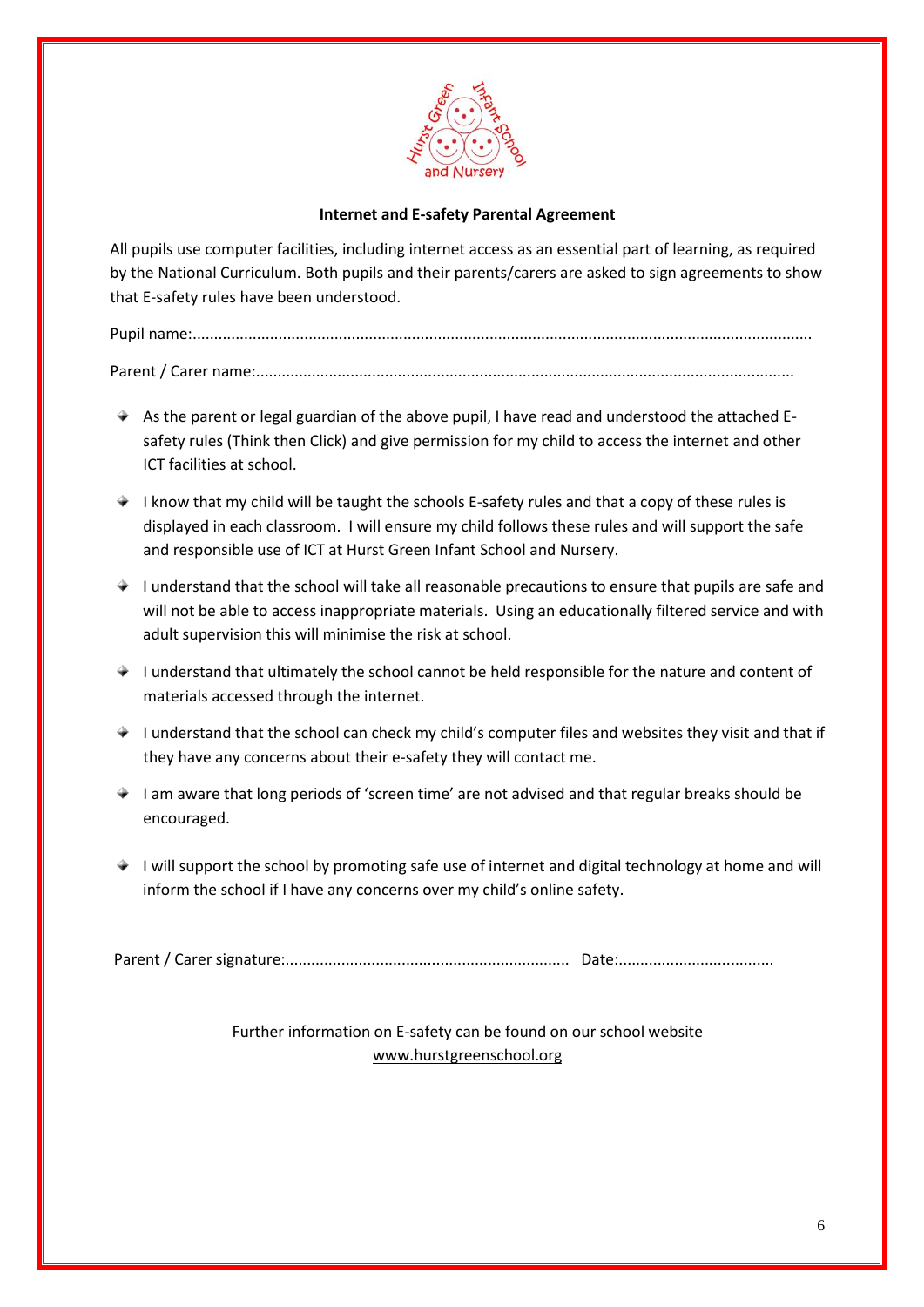# **Internet and E-safety Pupil Agreement**

All pupils use computer facilities, including internet access as an essential part of learning, as required by the National Curriculum. Both pupils and their parents/carers are asked to sign agreements to show that E-safety rules have been understood.

Pupil name:................................................................................................................................................

- $\overrightarrow{ }$  I have understood the school E-safety rules 'Think then Click'. My teacher has explained them to me.
- I understand that I must keep my name and passwords a secret when online. (I can tell my teachers or parents).
- $\overrightarrow{ }$  I understand these rules are to help keep me, my friends and my family safe. I agree to follow these rules.
- I will use the schools computers / chrome books / ipads, internet, digital cameras, recorders and other ICT equipment in a safe way.
- I understand that if I do not follow these rules, I may not be allowed to use the internet or any of the school computers and equipment.

Pupil signature……………………………………………………….. Date………………………………………..…….









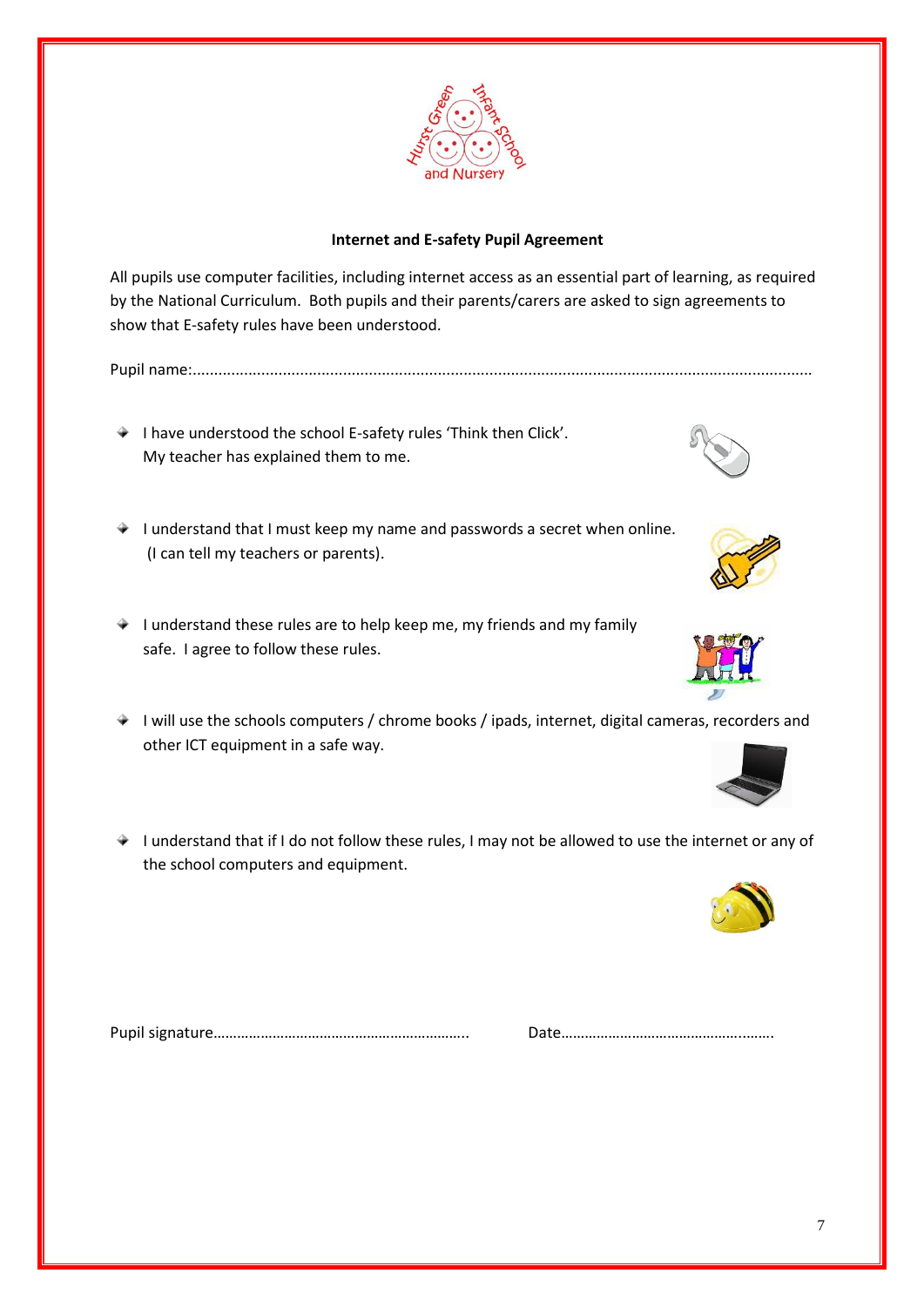

### **Data Security and Acceptable Use Agreement for ICT**

#### **Staff, Governors and Visitors**

ICT and the related technologies such as email, the Internet and mobile devices are an expected part of our daily working life in school. This agreement is designed to ensure that all staff are fully aware of their professional responsibilities when using any form of ICT. All staff will sign this policy and adhere at all times to its contents. Any concerns or clarification should be discussed with the HeadTeacher. (Please also see Safer Working Practice for Staff in the staffroom.)

#### **Acceptable Use**

- $\overline{\bullet}$  I appreciate that ICT includes a wide range of systems, including mobile phones, digital cameras, email and social networking and that ICT use may also include personal ICT devices when used in school or for school business.
- $\bullet$  I understand that it is a criminal offence to use a school ICT system for a purpose not permitted by the school.
- I will only use the school's email, internet, network and any related technologies for professional purposes or for uses deemed 'reasonable' by the HeadTeacher or Governing Body.
- $\rightarrow$  I will not browse, download, upload or distribute any material that could be considered offensive, illegal or discriminatory.
- $\rightarrow$  I will ensure that all electronic communications with parents and staff are compatible with my professional role and will take care that messages I send are not open to misunderstanding or misinterpretation.
- $\rightarrow$  I will respect copyright and intellectual property rights.
- $\rightarrow$  Mobile phones will not be used in any school area other than the staffroom and will be either switched off or turned onto silent mode during school working hours.
- $\rightarrow$  I will not install any hardware or software on any school devices without permission.
- $\overrightarrow{ }$  I will report any incidents of concern regarding children's safety to the Designated Safeguarding Lead or in their absence the Deputy Designated Safeguarding Lead.
- $\star$  I will support the school's E-safety policy and help pupils to be safe and responsible in their use of ICT and related technologies. I will promote E-safety with students in my care and will help them to develop a responsible attitude to system use, communications and publishing.
- $\rightarrow$  1 will not use names for children or members of staff when using email, text or social networking sites. I will adhere to privacy settings when using these different social media to safeguard people's identity.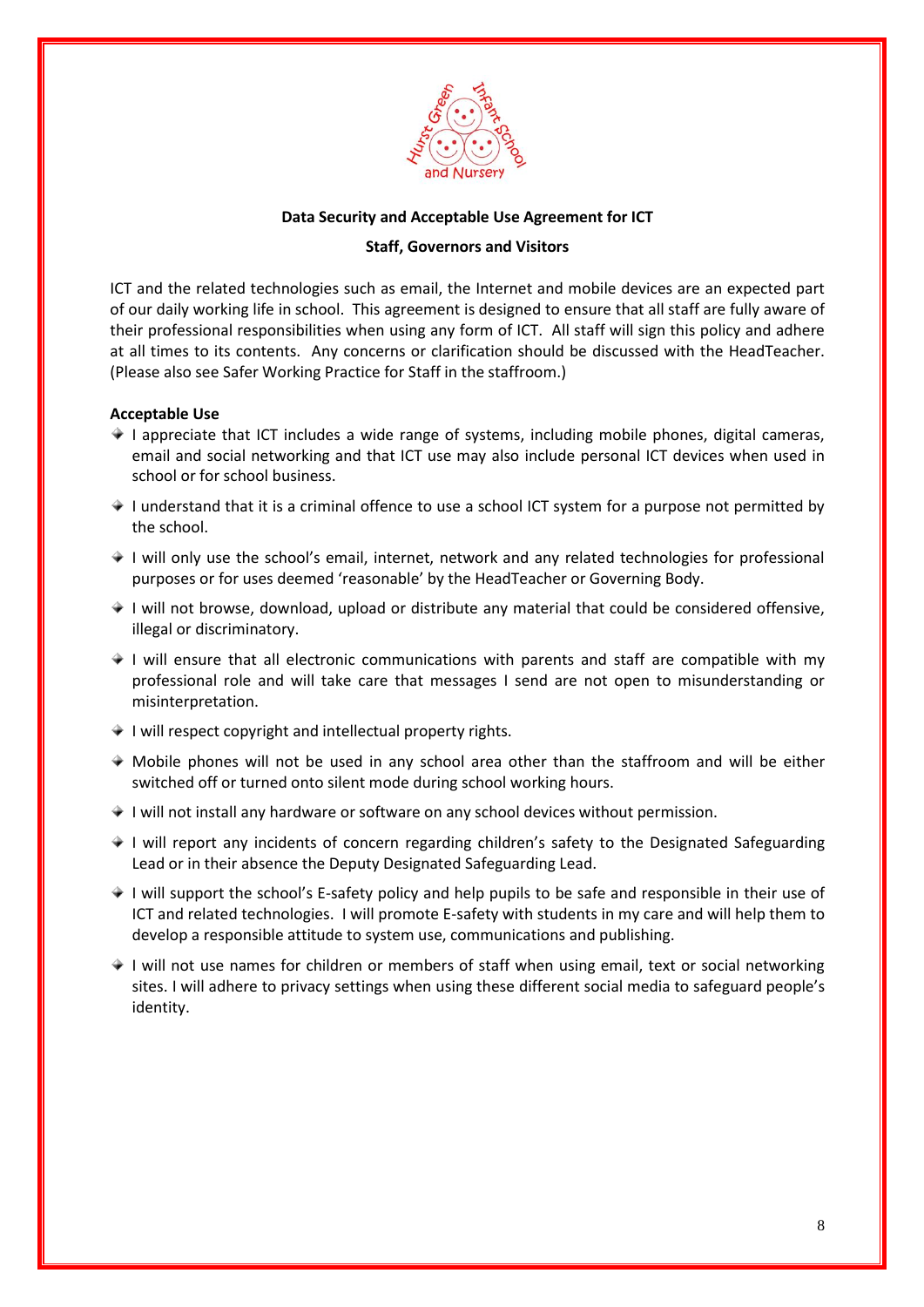Data Security

- $\rightarrow$  I will at all times comply with the ICT system security as outlined in the school's Data Protection Policy
- $\overrightarrow{ }$  I will not disclose any passwords provided to me by the school or other related authorities.
- I understand that I am responsible for all activity carried out under my username.
- $\star$  I will only use the approved, secure email system (Microsoft Outlook 365) for any school business.
- $\rightarrow$  1 will ensure that all personal data about pupils, parents, staff or any other party (including data held on SIMS) is kept secure and is used appropriately, whether in school, taken off the school premises or accessed remotely.
- With Headteacher approval governors may use password protected personal email accounts for governor business.

#### Images of pupils

- I understand that images of pupils and/or staff must only be taken, stored and used for professional purposes in line with school policy and with the consent of the parent, carer, or staff member. I understand that images should not be distributed outside the school network/learning platform without the permission of the parent/carer, member of staff or Headteacher.
- $\overline{\phantom{a}}$  These images must only be taken using a dedicated school digital camera. This is in order to protect both the pupil and staff member. Mobile phones must not be used for school photographic purposes.
- $\rightarrow$  Any images I take or record on a personal digital camera will be uploaded onto the school system and deleted from the device as soon as possible.

#### **User Signature**

I agree to adhere to this code of conduct, the school's Data Protection Policy and the E-Safety Policy, and to support the safe use of ICT throughout the school.

|--|--|

Job Title:.............................................................................................................................................

Signature:....................................................................................... Date:.........................................